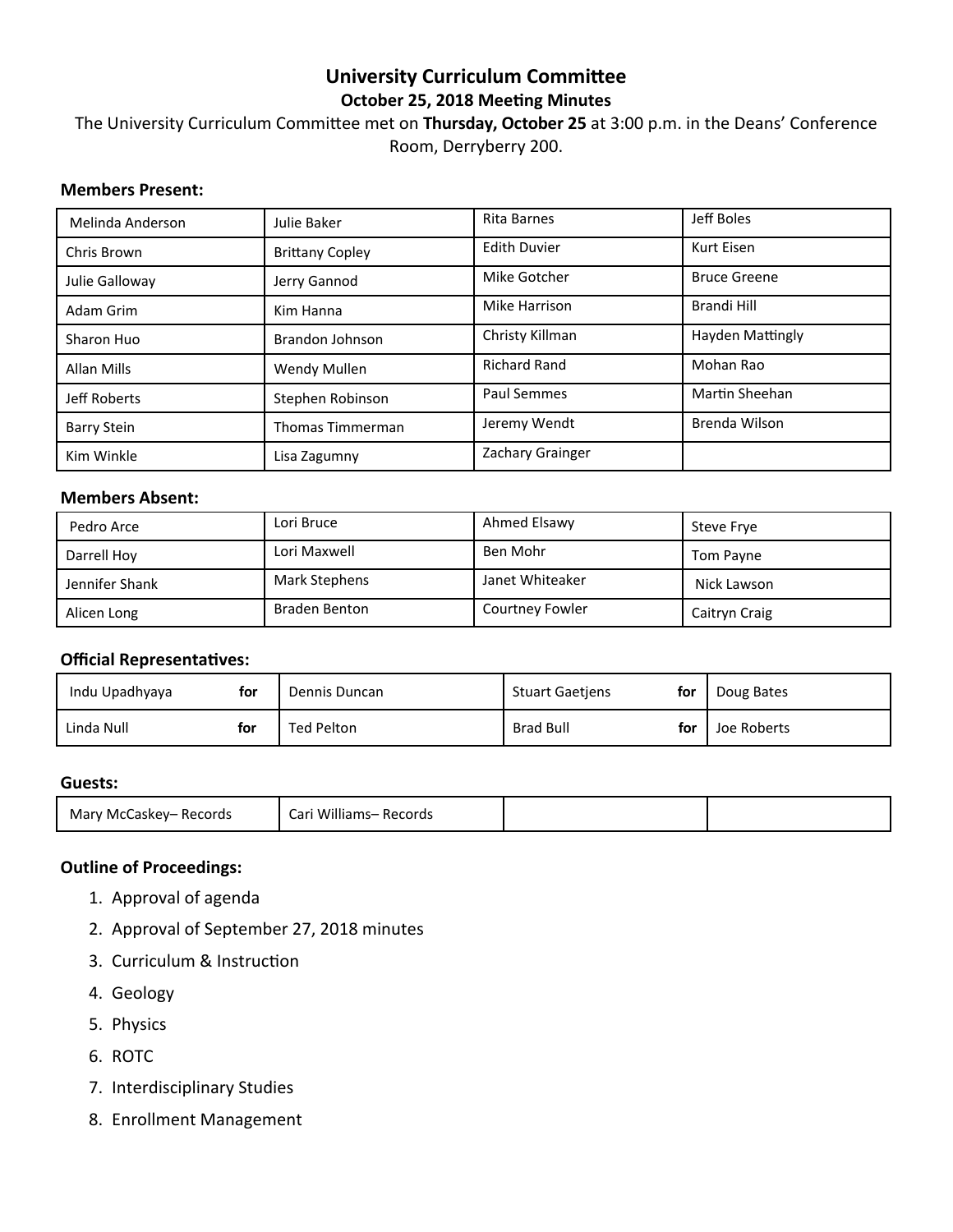# **Proceedings:**

Perceiving a quorum, Dr. Wendt called the meeting to order at 3:01.

# **1. Approval of agenda**

*Motion to approve. Lisa Zagumny Second.* Barry Stein *Vote.* Approved

# **2. Approval of minutes, September 27, 2018**

*Motion to approve. Lisa Zagumny Second.* Jerry Gannod *Vote.* Approved

# **3. Curriculum & Instruction**

# **A. New Fast Track Option.**

The School of Human Ecology requested to designate six (6) credit hours of graduate courses to create a Fast Track option for the Curriculum & Instruction M.A., Family and Consumer Sciences concentration

- 1) HEC 6610 Families: Normative/Catastrophic Issues Lec. 3. Credit 3.
	- **For**

HEC 4610 - Families: Normative/Catastrophic Issues Lec. 3. Credit 3.

2) HEC 6630 ‐ Strategies and Advocacy for Families Lec. 3. Credit 3.

HEC 4065 ‐ Social Policies for Children and Families Lec. 3. Credit 3.

*Motion to approve.* Julie Baker *Second.* Lisa Zagumny *Vote.* Approved

# **B. Course Changes.**

1) ESLP 4200 (5200) - ESL Assessment: Reading and Writing Lec. 3. Credit 3.

# **From:**

Prerequisite: Full admission to the Teacher Education Program. ESLP 4100 (5100), and LING 4511 (5511), or consent of instructor. Assessing proficiency for ESL placement and eventual integration into school curriculum (mainstreaming) with special emphasis on language literacy skills: reading and writing. Students enrolled in the 5000-level course will be required to complete additional work as stated in the syllabus.

**To:** 

Prerequisite: Full admission to the Teacher Education Program; ESLP 4100 (5100), and LING 4511 (5511), or consent of instructor. Assessing proficiency for ESL placement and eventual integration into school curriculum (mainstreaming) with special emphasis on

**For**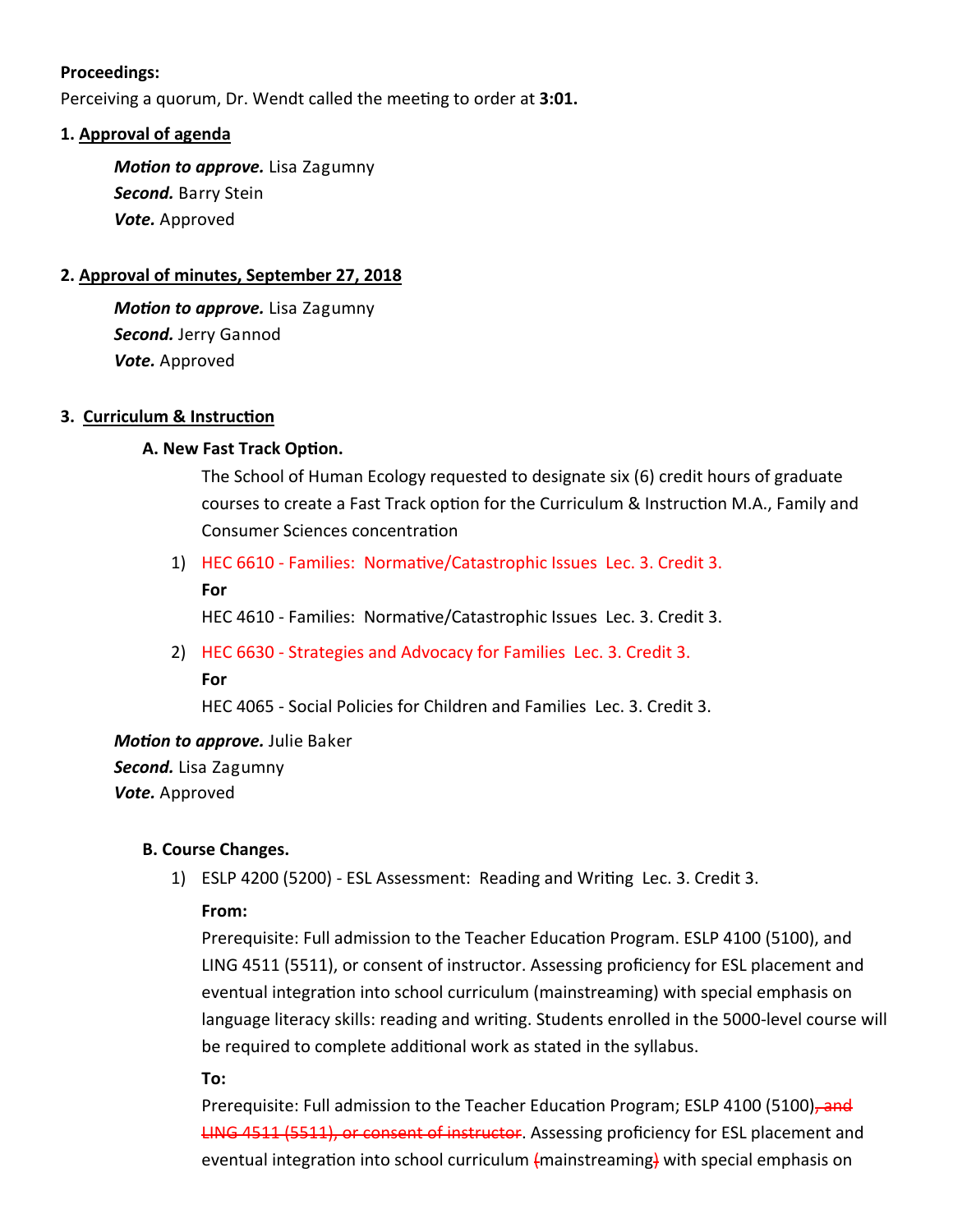language literacy skills: reading and writing. Students enrolled in the 5000-level course will be required to complete additional work as stated in the syllabus.

2) ECSP 4872 ‐ Professional Seminar I Credit 5.

# **From:**

Prerequisite: Full admission to the Teacher Education Program. Corequisite: ECSP 4871. Seminar for residency I candidates to develop curriculum, identify effective instructional strategies, and implement appropriate assessment methods to support and meet the needs of all learners.

# **To:**

Prerequisite: Full admission to the Teacher Education Program. Corequisite: ECSP 4871. Seminar for Residency I candidates to develop curriculum, identify effective instructional strategies, and implement appropriate assessment methods to support and meet the needs of all learners. A minimum grade of B is required to meet requirements for licensure candidates.

3) ELED 4872 ‐ Professional Seminar I Credit 5.

# **From:**

Prerequisite: Full admission to the Teacher Education Program. Corequisite: ELED 4871. Seminar for residency I candidates to develop curriculum, identify effective instructional strategies, and implement appropriate assessment methods to support and meet the needs of all learners.

# **To:**

Prerequisite: Full admission to the Teacher Education Program. Corequisite: ELED 4871. Seminar for Residency I candidates to develop curriculum, identify effective instructional strategies, and implement appropriate assessment methods to support and meet the needs of all learners. A minimum grade of B is required to meet requirements for licensure candidates.

# 4) SEED 4872 ‐ Professional Seminar I

# **From:**

Prerequisite: Full admission to the Teacher Education Program. Corequisite: SEED 4871. Seminar for Residency I candidates to develop curriculum, identify effective instructional strategies, and implement appropriate assessment methods to support and meet the needs of all learners.

# **To:**

Prerequisite: Full admission to the Teacher Education Program. Corequisite: SEED 4871. Seminar for Residency I candidates to develop curriculum, identify effective instructional strategies, and implement appropriate assessment methods to support and meet the needs of all learners. A minimum grade of B is required to meet requirements for licensure candidates.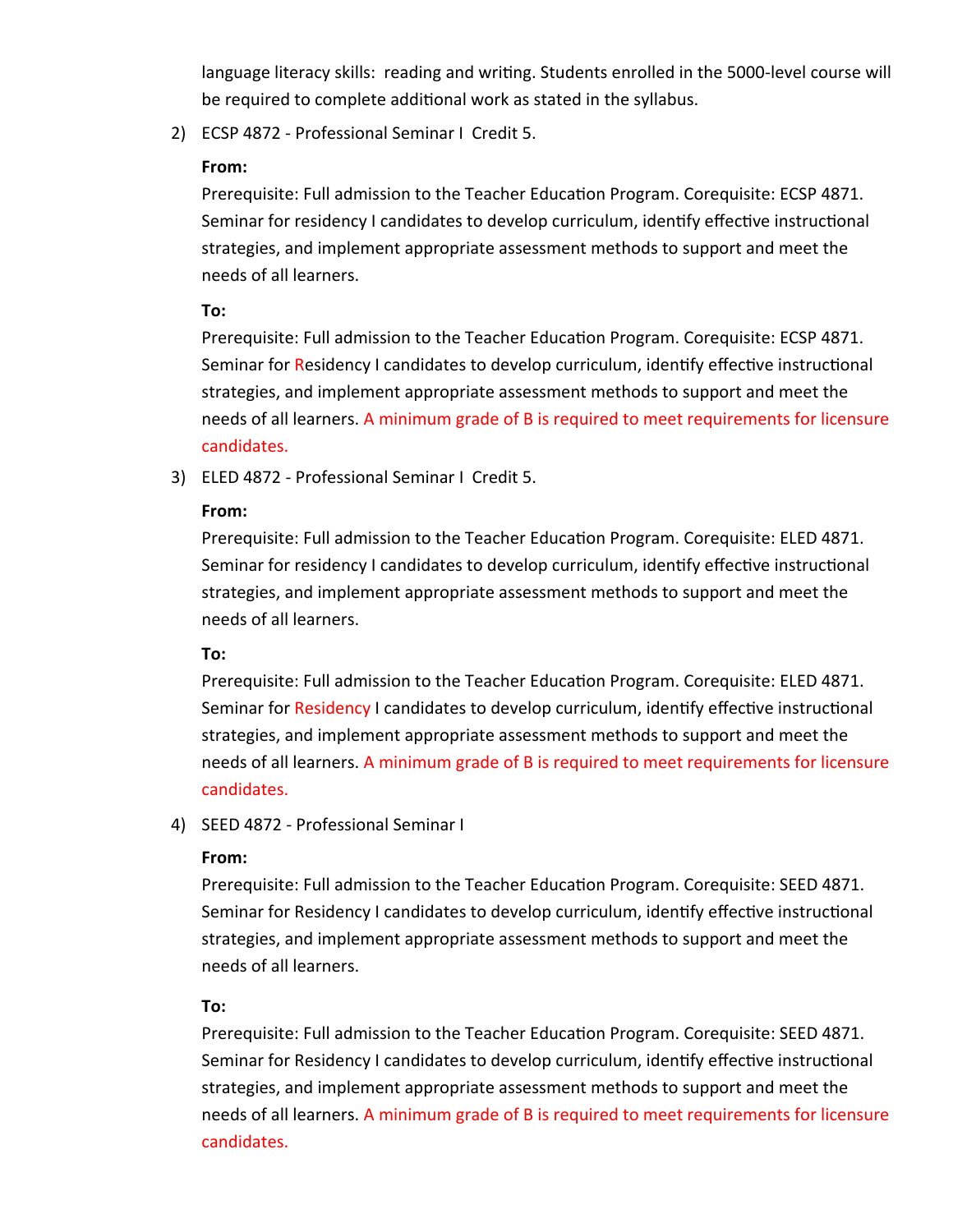5) READ 3311 - Literacy I Lec. 7. Credit 7.

#### **From:**

Prerequisite: Full admission to the Teacher Education Program. This course is an integration of concepts fundamental to the development of literacy from birth through middle grades. It includes a study of children's literature, language development and communication skills, language arts, and the assessment and selection of appropriate instructional strategies based upon student need.

**To:** 

Prerequisite: Full admission to the Teacher Education Program. Co-requisite: FOED 3810. This course is an integration of concepts fundamental to the development of literacy from birth through middle grades. It includes a study of children's literature, language development and communication skills, language arts, and the assessment and selection of appropriate instructional strategies based upon student need. A minimum grade of B is required to meet requirements for licensure candidates.

**Motion to approve.** Julie Baker *Second.* Lisa Zagumny *Vote.* Approved

### **4. Geology**

#### **A. New Course.**

#### **GEOL 3310 ‐ Planetary Geoscience**

Lec. 3. Credit 3.

Prerequisite: none. Geology of rocky bodies in the solar system and exoplanets. Integrates data from exploration missions to compare Earth processes to other celestial objects.

#### **B. Course Change.**

GEOL 1070 ‐ Concepts of Geology **From:** Lec. 2. Lab 3. Credit 3. **To:** Lec. 2. Lab 2. Credit 3.

*Motion to approve.* Michael Harrison *Second.* Brandon Johnson *Vote.* Approved

# **5. Physics**

#### **A. New Course.**

**ASTR 3100 ‐ ObservaƟonal Astronomy** 

Lec. 3. Lab 3. Credit 4.

Prerequisite: ASTR 1020 or consent of instructor. Introduction to the observational and computational techniques in astronomy.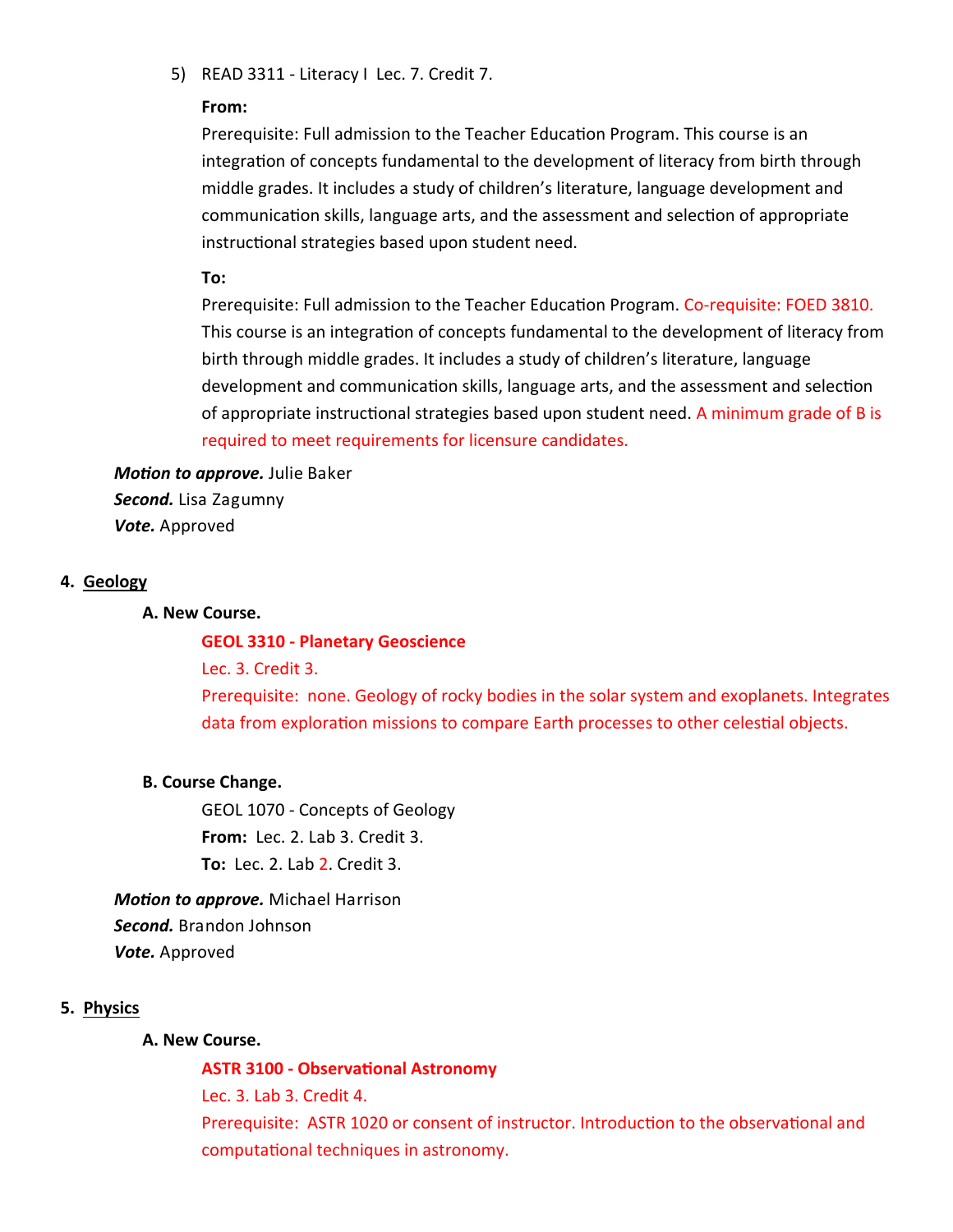*Motion to approve.* Stephen Robinson *Second.* Allan Mills *Vote.* Approved

#### **B. New Minor.**

Physics and Earth Sciences requested a new Astronomy minor for Arts and Sciences. Astronomy minor courses: ASTR 1010 - Introduction to Modern Astronomy I Credit 4. ASTR 1020 - Introduction to Modern Astronomy II Credit 4. ASTR 3100 - Observational Astronomy Credit 4. GEOL 3310 ‐ Planetary Geoscience Credit 3.

*Motion to approve.* Stephen Robinson *Second.* Allan Mills *Vote.* Approved

#### **6. ROTC**

#### **A. New Course.**

#### **MS 3600 ‐ U.S. Military History**

Credit 3.

Must be enrolled as a Cadet in the ROTC program to take this course. This course covers U.S. military history from 1607 to present day. The purpose of this course is to provide the Reserve Officer Training Corps (ROTC) Cadets with the knowledge and understanding of the relationship between the military and American society and the value of military history to the professional officer. Completion of this block of instruction is a prerequisite for commissioning as a Lieutenant in the United States Army.

*Motion to approve.* Adam Grim *Second.* Barry Stein *Vote.* Approved

#### **7. Interdisciplinary Studies**

#### **A. New Course.**

#### **List 4340 ‐ Technology for PresentaƟons**

Lec. 3. Credit 3.

Prerequisite: COMM 2025 or PC 2500**\***. Development of knowledge and skills necessary for communication and presentations using various instructional technologies. Special emphasis will be given to workplace and training applications.

**\****Friendly Amendment: There was concern that there were no prerequisites listed for this 4000‐level course. As this course was designed to replace a FOED 4340 ‐ Technology for Presentations, the same prerequisites were suggested for this course as are listed for the FOED course.*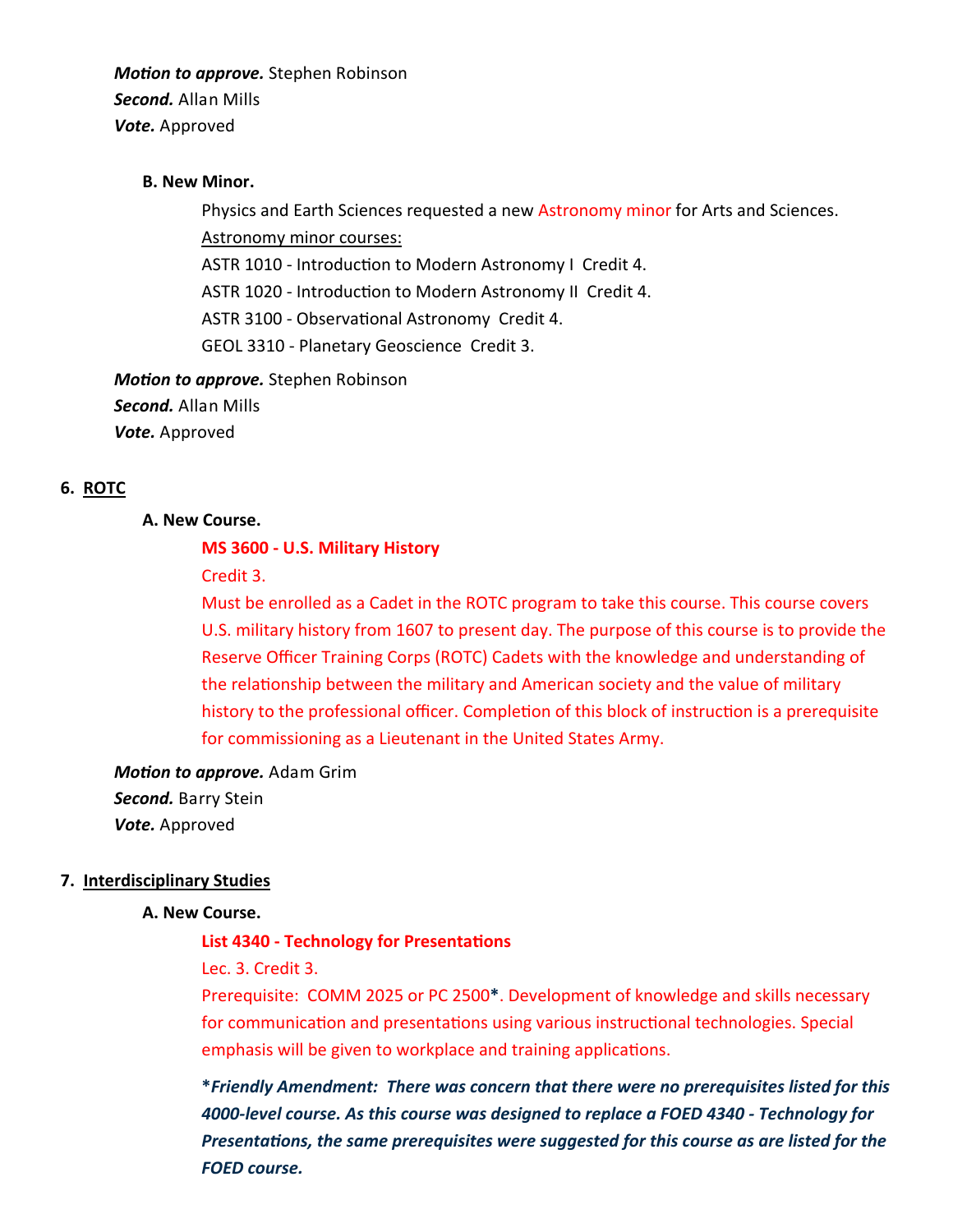*Motion to approve.* Mike Gotcher **Second.** Hayden Mattingly *Vote.* Approved with Friendly Amendment

### **B. Course Changes.**

### **From:**

RELS 4093 ‐ Special Topics in Religious Studies Lec. 3. Credit 3. Upper division level study in a specific religious studies topic not commonly found in a discipline on campus. May be repeated if topic is different. No more than 9 hours of RELS 4093 may be used for degree.

### **To:**

RELS 4091‐4099 ‐ Special Topics in Religious Studies

Lec. 3. Credit 3.

Upper division level study in a specific religious studies topic not commonly found in a discipline on campus. May be repeated if topic is different. No more than 9 hours of RELS 4091‐4099 may be used for degree.

### *Motion to approve.* Mike Gotcher

*Second.* Barry Stein *Vote.* Approved

# **8. Enrollment Management**

# **A. Catalog Change– 2nd Undergraduate Degree Requirements**

Enrollment Management proposed that Tech remove the 150‐hour degree requirement for students earning a second degree at TTU.

#### **From:**

A student may qualify for a second baccalaureate degree from Tennessee Technological University by completion of a minimum of 30 semester hours at Tennessee Technological University beyond the requirements for the first baccalaureate degree, providing the student meets all prescribed requirements in the specified curriculum for the second degree and with the approval of the chairperson of the department offering the second degree.

#### **To:**

A student may qualify for a second baccalaureate degree from Tennessee Technological University by completion of a minimum of 30 semester hours at Tennessee Technological University beyond the requirements for the first baccalaureate degree, providing the student meets completing all prescribed requirements in the specified curriculum for the second degree and with the approval of the chairperson of the department offering the second degree.